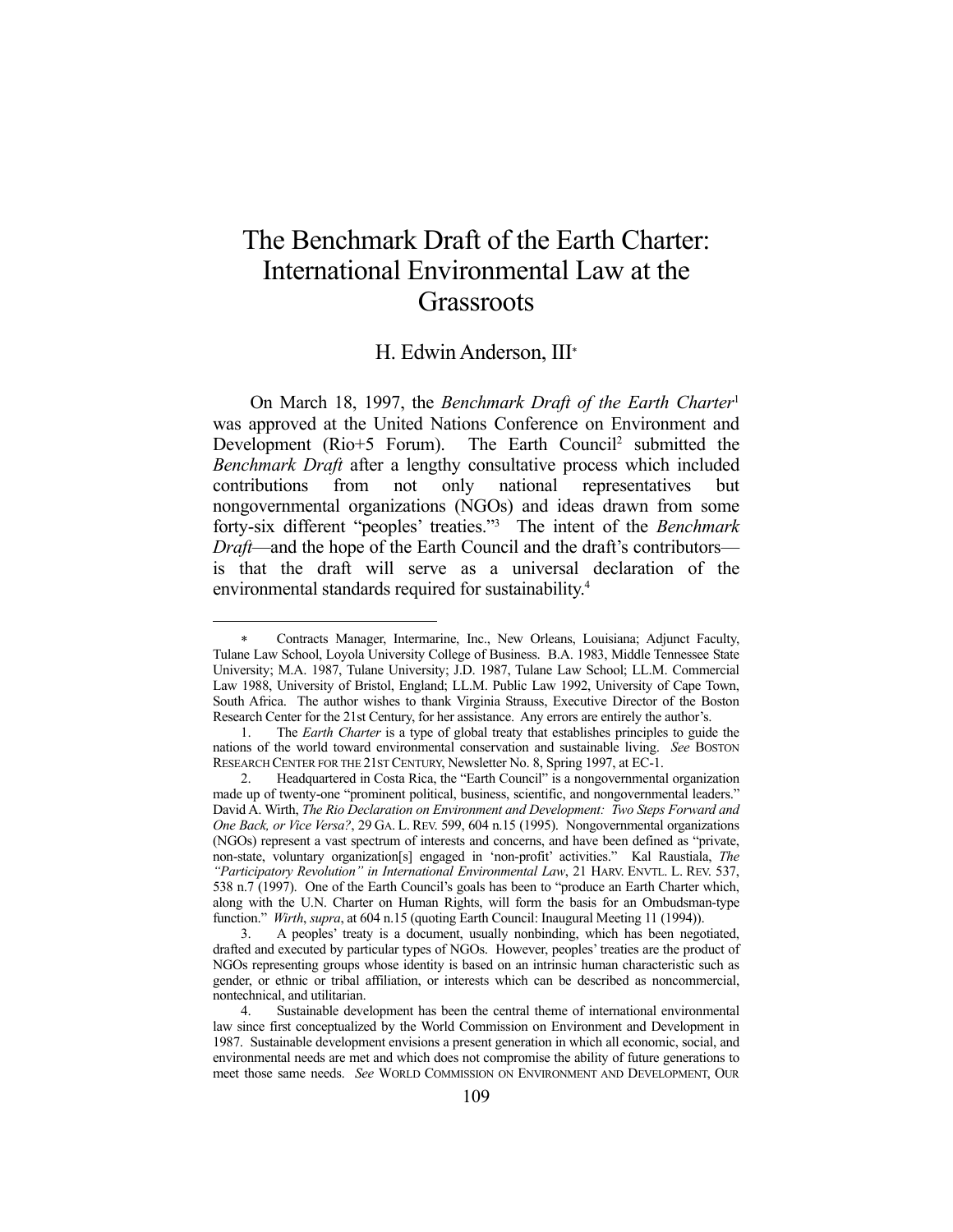The process of drafting a universal declaration for sustainability began after the 1992 United Nations Conference on Environment and Development (1992 Earth Summit) held at Rio de Janeiro, Brazil, in which the international environmental movement for sustainability gained significant momentum. In addition to the recommendations<sup>5</sup> and two conventions6 which were adopted, the most influential document approved at the 1992 Earth Summit was the *Rio Declaration*. 7 The *Rio Declaration* is a set of principles or goals which national governments are encouraged to adopt as the basis for enacting national legislation. While the Earth Summit and the *Rio Declaration* have been criticized for enunciating goals without delineating specific policy requirements for achieving those goals,<sup>8</sup> they are important because of the recognition given to sustainability as the primary focus of international environmental law.

 The importance of the *Rio Declaration* notwithstanding, it was widely recognized in the international environmental community that the *Rio Declaration* was not sufficient as a universal declaration for sustainability. In 1994, the process of drafting the *Earth Charter* began through the cooperative endeavors of former Soviet Union leader Mikhail Gorbachev, now chair of Green Cross International, and Maurice Strong, chair of the Earth Council and Secretary General of the 1992 Earth Summit.<sup>9</sup> The drafting process which led to the working draft presented at the Rio+5 Forum were largely through the efforts of the *Earth Charter*

 6. *See* Framework Convention on Global Climate Change, June 5, 1992, 31 I.L.M. 849 (1992); Convention on Biological Diversity, June 5, 1992, 31 I.L.M. 818 (1992).

7. *Rio Declaration*, *supra* note 4.

COMMON FUTURE 1-5 (1987). The concept of sustainability was adopted as a principle of the *Rio Declaration* which states "[h]uman beings are of the centre of concerns for sustainable development. They are entitled to a healthy and productive life in harmony with nature." *The Report of the United Nations Conference on Environment and Development*, Agenda Item 9, U.N. Doc. A/Conf. 151/5/Rev.1 (1992) [hereinafter *Rio Declaration*]. Obviously, the term "sustainable development" is open to different definitions and interpretations. However, it has been noted that despite these different definitions, the concept of sustainability "has one great advantage: it mobilizes people in search for solutions [to] . . . environmental problems." THE ENVIRONMENT: TOWARDS A SUSTAINABLE FUTURE 3 (Dutch Committee for Long-Term Environmental Policy ed., 1994).

 <sup>5.</sup> *Agenda 21* contains 40 recommendations to governments for enacting national legislation supporting sustainability. *See Report of the United Nations Conference on Environment and Development*, Annex 2, Agenda Item 21, U.N. Doc. A/Conf. 151/26/Rev. 1 (1992) [hereinafter *Agenda 21*].

 <sup>8.</sup> *See* Sir Geoffery Palmer, *What Went Wrong at Rio?*, 70 WASH. U. L.Q. 1005, 1016-18 (1992). While the author notes that "the Rio Declaration contains a set of mission statements which would be of substantial benefit if adopted around the world" the author also avers that at the 1992 Earth Summit, "the legal and policy ambiguities raised by the issue of sustainable development were not adequately discussed, much less resolved." *Id.* at 1017.

 <sup>9.</sup> For an excellent history of the *Benchmark Draft*, see Steven C. Rockefeller, *The Earth Charter Process*, EARTH ETHICS 3-8 (Winter/Spring 1997).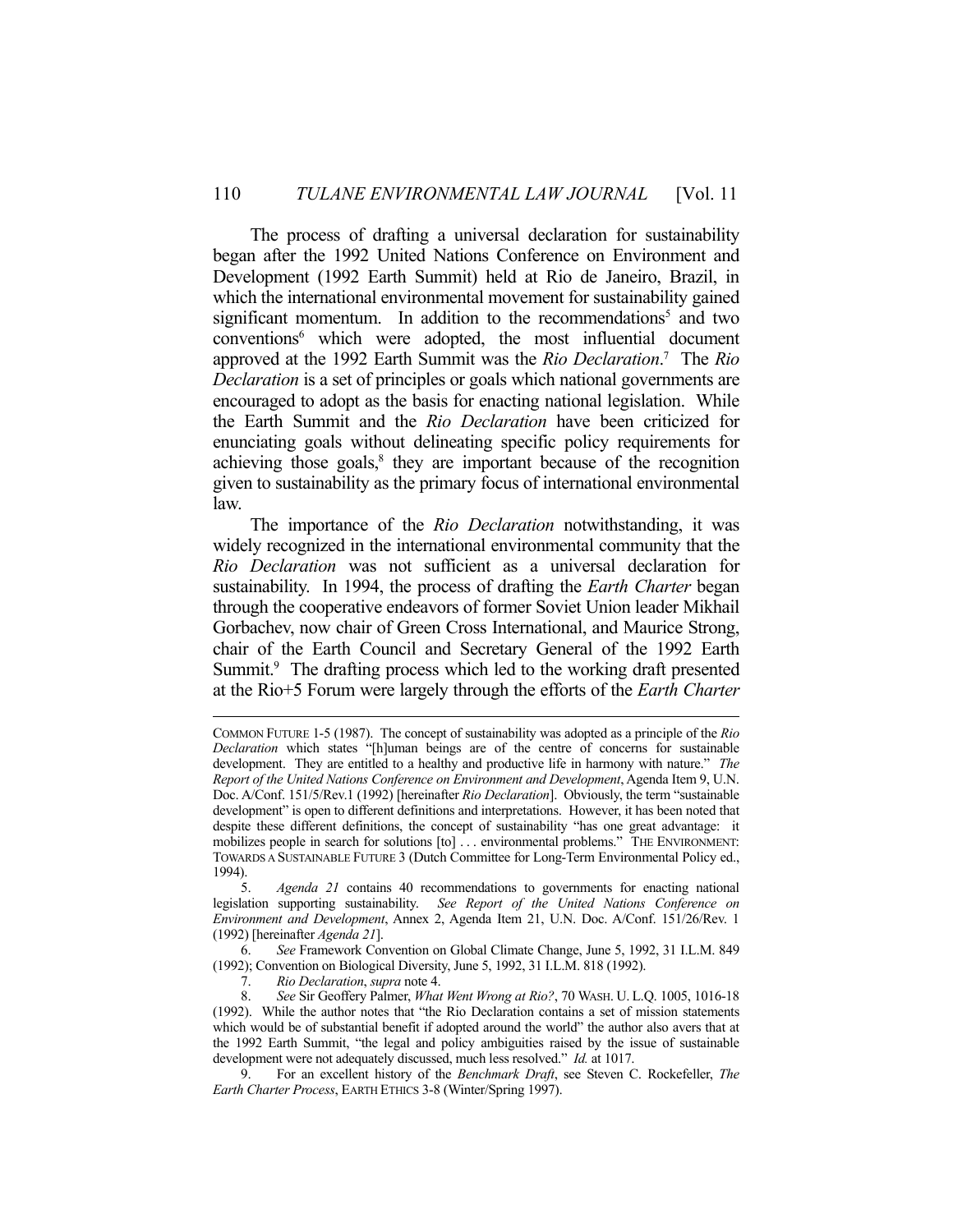Management Committee of the Earth Council. The Committee has made every effort to make the drafting process, including the *Benchmark Draft*, universal through a consultation with NGOs and other grassroots organizations as well as individuals.10 The initial drafting process led to a working draft which was prepared by the Earth Council in January 1997 at the Pocantico Conference Center of the Rockefeller Brothers Fund outside New York City.<sup>11</sup>

 The *Benchmark Draft* is based upon revised text of the working draft. The *Benchmark Draft* is divided into two sections: the preamble and the enumerated principles. The preamble reads like a prayer and is intended to identify "the urgent need for a change of course and the critical choice that humanity faces."12 The principles are brief statements, each of which is meant "to stand on its own .... Explanations of a principle, or elaborations on the theme of a principle, will go in a commentary on the Charter but not in the Charter itself."13

 The principle criticism of the *Benchmark Draft* is that it is soft law, like the *Rio Declaration*, and therefore does not contain the enforcement mechanisms required to achieve a policy of sustainability. It has been noted that "[n]ations usually prefer soft law documents; they like to agree to high-sounding resolutions of principle that do not actually require them to do anything very specific later."14 While this is all too true, the *Benchmark Draft* is remarkable for the contributions of NGOs and other grassroots organizations. Although governments may adopt principles of soft law and later delay or simply not attempt to draft, or enforce, the required legislation, it is hoped that a document which comes from such a grassroots movement will be able to sustain the momentum which will transcend political partisanship. The demonstrated success of NGOs at the international level should offer proof that grassroots organizations can achieve political power. This political power has been especially effective with respect to sustainability and environmental concerns.<sup>15</sup>

 Other criticisms of the *Benchmark Draft* include that it is a document of the developed countries in the Northern Hemisphere which

<u>.</u>

 <sup>10.</sup> The major groups which have contributed in the *Earth Charter* consultation process include the Global Educations Associates, the Center for Respect of Life and Environment, the Indigenous Peoples Network and the Advisory Group on the Religions. *See* Rockefeller, *supra* note 9, at 6-7. Anyone may contribute to the dialogue on the *Earth Charter* through the Earth Council's website, <*http://ecouncil.ac.cr*>. *See id.* at 5.

 <sup>11.</sup> *See id.*

 <sup>12.</sup> *Id.* at 5-7.

*Id.* at 5.

 <sup>14.</sup> Palmer, *supra* note 8, at 1016.

 <sup>15.</sup> *See, e.g.*, Patricia Waak, *Shaping a Sustainable Planet: The Role of Nongovernmental Organizations*, 6 COLO.J.INT'L ENVTL. L. & POL'Y 345 (1995).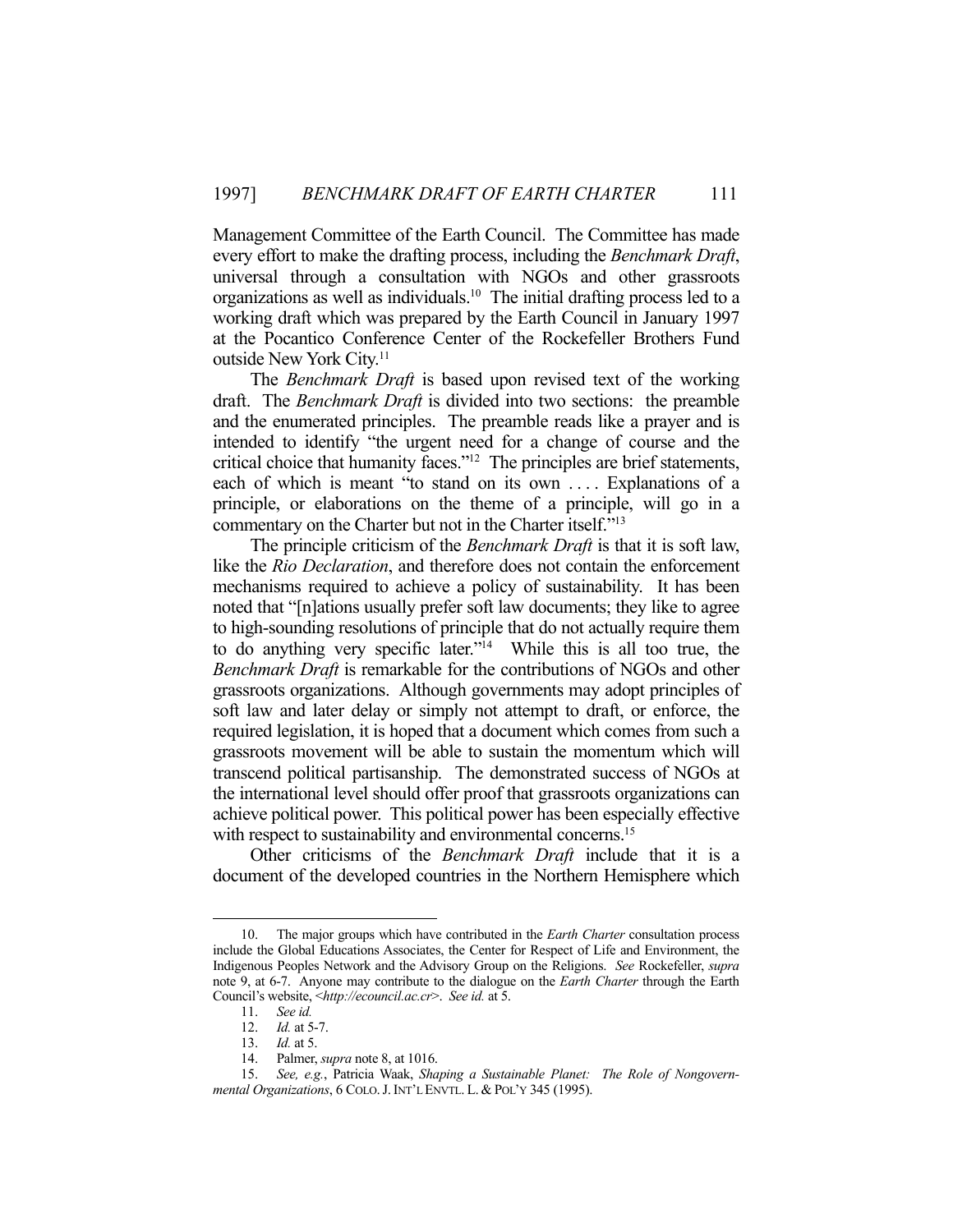is being imposed upon the developing countries of the Southern Hemisphere and that it contains romantic notions of "new age" spirituality which are not sufficiently scientifically based.<sup>16</sup> With respect to the North-South concerns, the *Benchmark Draft* has included contributions from many groups and nations based in the Southern Hemisphere. It is a grassroots document which does not favor Northern industrial interests. However, it should also be noted that with respect to the *Rio Declaration*, although the document has the appearance of including the goals of the countries of the Southern Hemisphere, concerns have been raised that the Northern Countries were successful in achieving their agenda.17 The Earth Council's consultation process, however, included representatives from all segments of those involved, which provided for the universality of the document. No other international environmental document has been the product of such an exhaustive consultative process.

 With respect to the criticisms about the spiritual content of the document, the attempt to render the document universal necessitates that it reflect the common concerns of humanity. These criticisms would be warranted if the document were religious to the exclusion of certain peoples. It does not contain any religious ideology, but attempts to include only the most basic universal concepts.

 The consultative process of the *Benchmark Draft* will continue by the Earth Council through March of 1998. The final draft is expected to be released in June 1998. After worldwide advocacy of the final draft, it will be presented for adoption by the United Nations General Assembly in 2000. The adoption of the *Earth Charter* will be an auspicious way to begin in the next century.

1

 <sup>16.</sup> *See* Richard M. Clungston, BOSTON RESEARCH CENTER FOR THE 21ST CENTURY, Newsletter No. 8, Spring 1997, at EC-3.

 <sup>17.</sup> *See* Dr. Ranee Khooshie Lal Panjabi, *From Stockholm to Rio: A Comparison of the Declaratory Principles of International Environmental Law*, 21 DENV.J.INT'L L. & POL. 215, 275 (1993).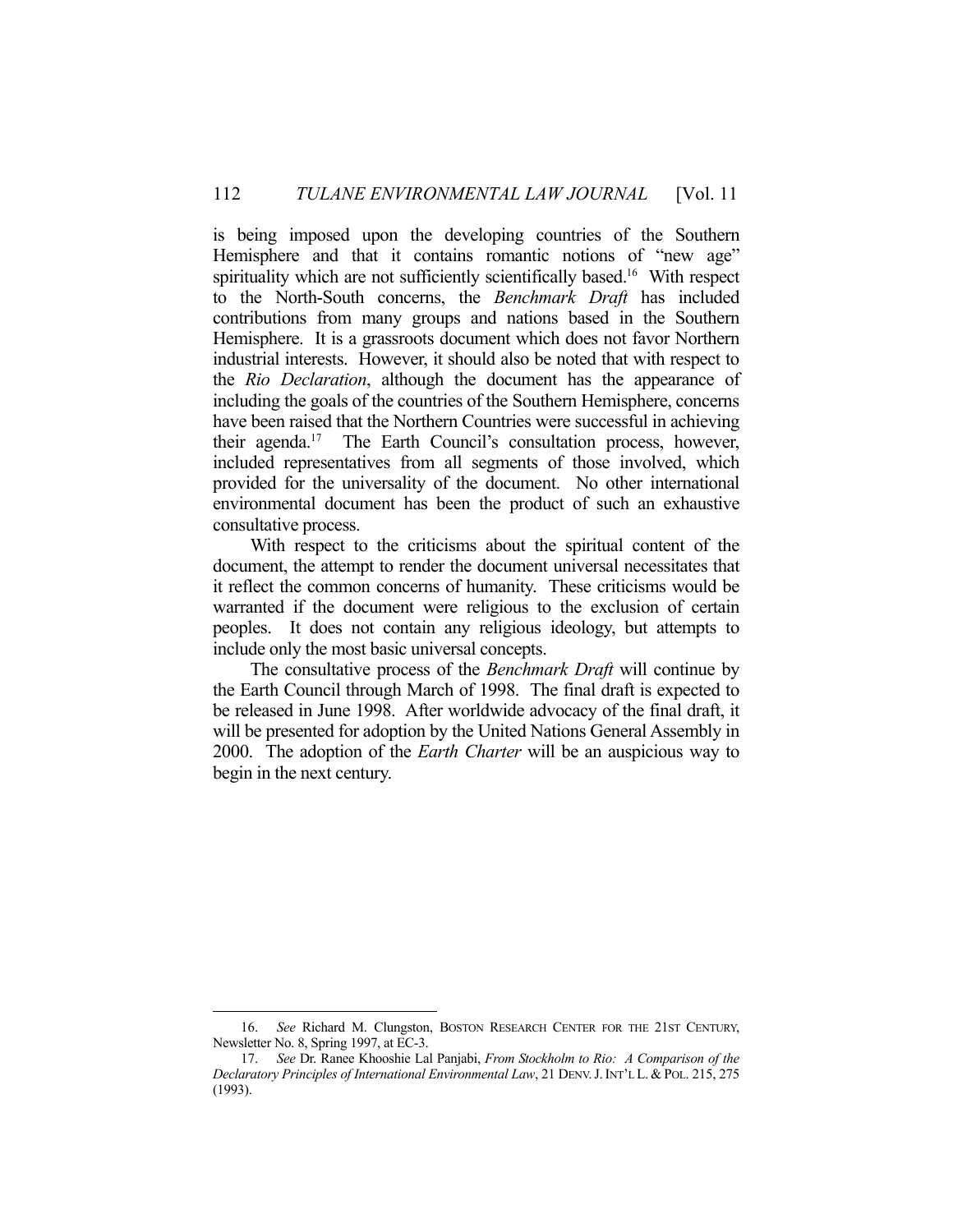1

### **APPENDIX**

## THE EARTH CHARTER BENCHMARK DRAFT<sup>18</sup>

### 18 March 1997

 Earth is our home and home to all living beings. Earth itself is alive. We are part of an evolving universe. Human beings are members of an interdependent community of life with a magnificent diversity of life forms and cultures. We are humbled before the beauty of Earth and share a reverence for life and the sources of our being. We give thanks for the heritage that we have received from past generations and embrace our responsibilities to present and future generations.

 The Earth Community stands at a definite moment. The biosphere is governed by laws that we ignore at our own peril. Human beings have acquired the ability to radically alter the environment and evolutionary processes. Lack of foresight and misuse of knowledge and power threaten the fabric of life and the foundations of local and global security. There is great violence, poverty, and suffering in our world. A fundamental change of course is needed.

 The choice is before us: to care for the Earth or to participate in the destruction of ourselves and the diversity of life. We must reinvent industrial-technological civilization, finding new ways to balance self and community, having and being, diversity and unity, short-term and longterm, using and nurturing.

 In the midst of all our diversity, we are one humanity and one Earth family with a shared destiny. The challenges before us require an inclusive ethical vision. Partnerships must be forged and cooperation fostered at local, biological national and international levels. In solidarity with one another and the community of life, we the peoples of the world commit ourselves to action guided by the following interrelated principles:

- 1. Respect Earth and all life. Earth, each life form, and all living beings posses intrinsic value and warrant respect independently of their utilitarian value to humanity.
- 2. Care for Earth, protecting and restoring the diversity, integrity and beauty of the planet's ecosystems. Where there is a risk of irreversible or serious damage to the environment, precautionary action must be taken to prevent harm.

 <sup>18.</sup> The Earth Charter Benchmark Draft is printed below as it appears in the BOSTON RESEARCH CENTER FOR THE 21ST CENTURY, Newsletter No. 8, Spring 1997, at EC-1, EC-4.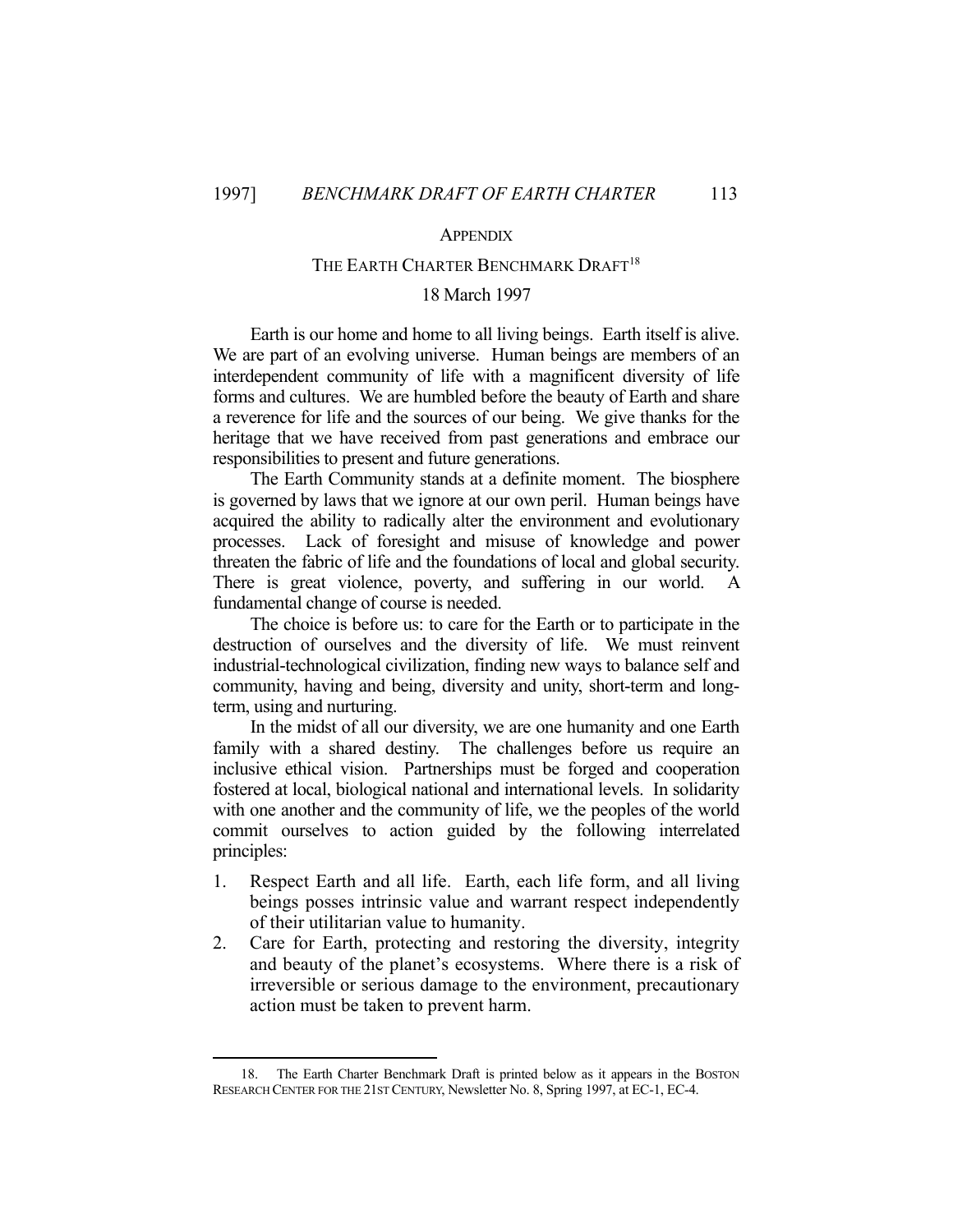- 3. Live sustainably, promoting and adopting modes of consumption, production, and reproduction that respect and safeguard human rights and the regenerative capacities of Earth.
- 4. Establish justice, and defend without discrimination the right of all people to life, liberty, and security of person within an environment adequate for health, and spiritual well-being. People have a right to potable water, clean air, uncontaminated soil and food security.
- 5. Share equitably the benefits of natural resource use and a healthy environment among the nations, between rich and poor, between males and females, between present and future generations, and internalize all environmental, social and economic costs.
- 6. Promote social development and financial systems that create and maintain sustainable livelihoods, eradicate poverty and strengthen local communities.
- 7. Practice nonviolence, recognizing that peace is the wholeness created by harmonious and balanced relationships with oneself, other persons, other life forms and Earth.
- 8. Strengthen processes that empower the people to participate effectively in decision-making and ensure transparency and accountability in governance and administration in all sectors of society.
- 9. Reaffirm that Indigenous and Tribal peoples have a vital role in the care and protection of Mother Earth. They have a right to retain their spirituality, knowledge, lands, territories and resources.
- 10. Affirm that gender equity is a prerequisite for sustainable development.
- 11. Secure the right to sexual and reproductive health, with special concern for women and girls.
- 12. Promote the participation of youth as accountable agents of change for local, bio-regional and global sustainability.
- 13. Advance and put to use scientific and other types of knowledge and technologies that promote sustainable living and protect the environment.
- 14. Ensure that people throughout their lives have opportunities to acquire knowledge, values and practical skills needed to build sustainable communities.
- 15. Treat all creatures with compassion and protect them from cruelty and wanton destruction.
- 16. Do not do to the environment of others what you do not want done to your environment.